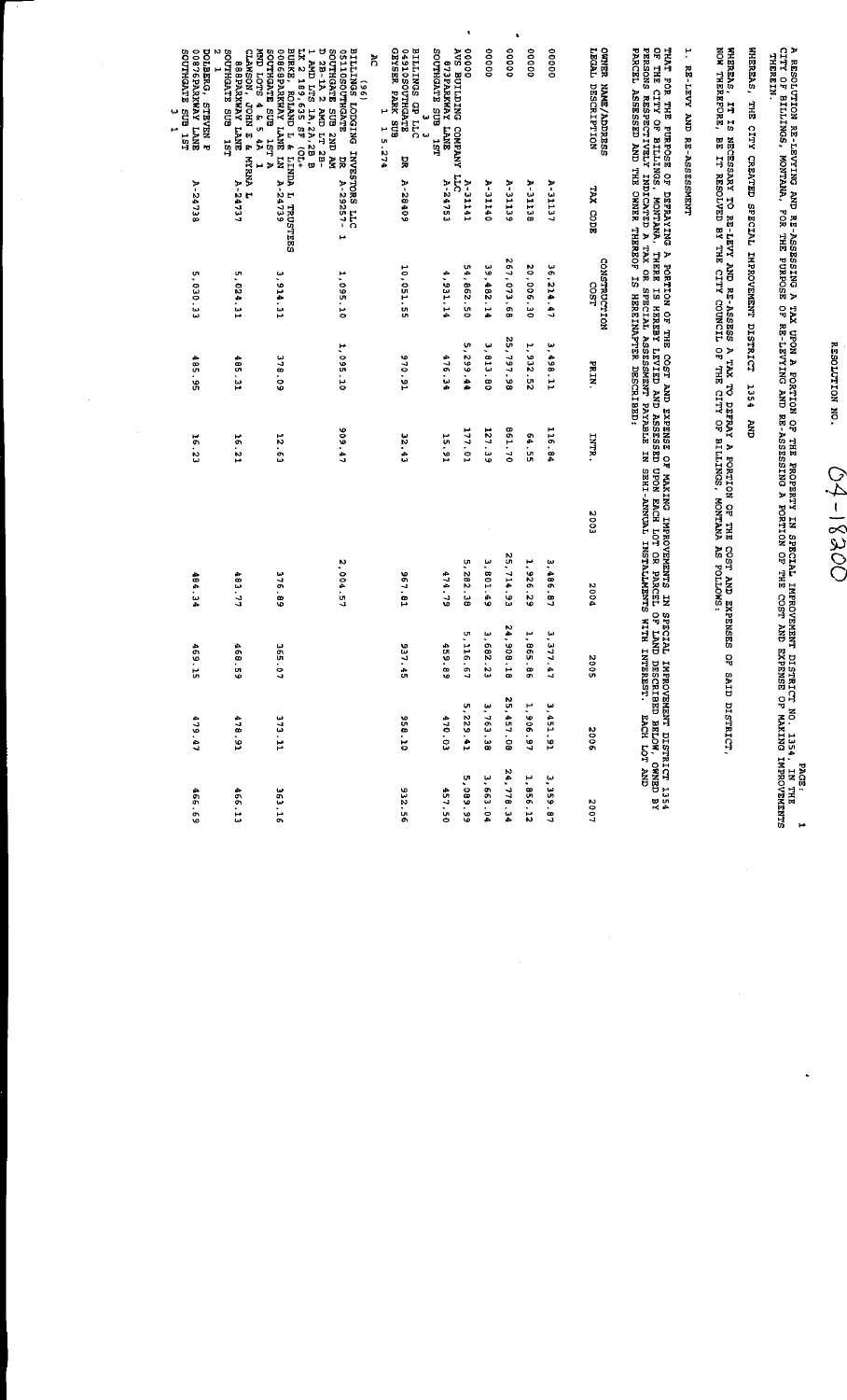|                                                                                                                                                                                | <b>CONTRACT</b>                      | きっこい                    | e incein                   | i    | よいこ くみ・トレ   | <b>*********</b>            | $c \cdot a$ of $z =$ | PAGE:<br>$0 + 25 + 17$<br>$\mathbf{M}$ |
|--------------------------------------------------------------------------------------------------------------------------------------------------------------------------------|--------------------------------------|-------------------------|----------------------------|------|-------------|-----------------------------|----------------------|----------------------------------------|
|                                                                                                                                                                                |                                      |                         | <b>DISTRICT 1354</b>       |      |             |                             |                      |                                        |
| <b>OWNER NAME/ADDRESS</b><br>LEGAL DESCRIPTION<br>TAX CODE                                                                                                                     | CONSTRUCTION<br>LSO <sub>2</sub>     | PRIN.                   | TNTR.                      | 2003 | 2004        | N<br>500                    | 3002                 | 2007                                   |
| 239256.<br>O4950SOUTHGATE<br>O) z TVT<br>CNZ ELS SLVDHLLOS<br>ESA MONTANA INC #7065<br>A29257)<br>δg<br>Ε<br>PК<br>A-29256                                                     | 26,416.60                            | 2,551.72                | 85.23                      |      | 2,543.50    | 2,463<br>$\ddot{a}$         | 2 517.98             | 2,450.85                               |
| <b>ASSOSOUTH GATE</b><br>NUMART SUE AMND<br>WINDENTY<br>ă<br>(2002)<br>7<br>14 1.151.<br>191.1.1919<br><b>ILEONARD</b><br>ក<br>ដ<br>(405)<br>50%) (ETAL)<br>A-28975            | 1,586.92                             | 1,586.92                | 1 317.92                   |      | 2,904.84    |                             |                      |                                        |
| <b>SIOT CINNY</b><br><b>SOUTHGATE</b><br>PILPPULA,<br>LEONARY LEONARD<br>828PARKWAY LANE<br>(86)<br>SUB 1.97<br>4 & 55A<br><b>JSL</b><br>$\Omega$<br>بو ا<br>ğ.<br>$A - 24740$ | ۳<br>122.42                          | 784.54                  | 26.20                      |      | 782.06      | <b>757.52</b>               | 774.22               | 753.58                                 |
| D-1879)<br>FILPPULA, LEONA<br>051235OUTHGATE<br>SOUTHGATE SUB 21<br>LEONARD G &<br>្លួង<br>٣<br>ă<br>Gro<br>ă<br>TVIE<br>A-29254                                               | 24,408.40                            | 2,357.78                | 18.75                      |      | 2,350.13    | 2,276.40                    | 2.326.58             | 2,264.54                               |
| 0-1879)<br>(99)<br>LEDRULA, LEONA<br>LEONINGATE I<br>SOUTHGATE SUB 21<br>្អ្ពី<br><b>LEONARD</b><br>H<br>ង<br>មី<br>ă<br>qno)<br>G)<br>Ŷ.<br>ETAL<br>A-29253                   | 25,444.70                            | 2,457.80                | 62.10                      |      | 2,449.92    | 2.373<br>$\frac{1}{2}$      | 2, 425.37            | 2,360.69                               |
| HANSON, BRIAN E &<br>2008<br>SOUTHGATE SUB 1.57<br>(66)<br>٠<br>ω<br><b>LST</b><br><b>SARA A</b><br>A-2475<br>٠                                                                | UR.<br>985'<br>$\mathfrak{c}$        | <b>UT</b><br>20.2<br>o. | 17.38                      |      | 518.62      | 502<br>.<br>44              | 513.42               | 499.72                                 |
| SOUTHGATE SUB<br>RUS STOL GWN<br>KENENLLY,<br>SNYT AVANANG798<br>KATHLEN<br>u<br>å<br><b>IST</b><br>$\overline{\phantom{a}}$<br>H<br>A-24739<br>Н                              | ω<br>1499.66                         | 337.94                  | 11.29                      |      | 336.87      | 326<br>ن<br>1               | 333.49               | 324.59                                 |
| <b>KENEALY, KATHLI<br/>1 STAGOTTIGATE I<br/>50UTHGATE SUB</b><br>KATHLEEN<br>HGATE DR<br>3 SUB 1ST<br><b>u</b><br>Ń<br>۳<br>24747                                              | $\boldsymbol{\infty}$<br>۰<br>359.04 | 807.50                  | 26.97                      |      | 804.84      | <b>SLL</b><br>$\frac{1}{2}$ | 796.77               | 775.52                                 |
| SOUTHGATE SUB<br>LINSE,<br>NSE, ROY A & ELLISSA<br>900PARKWAY LANE<br>Н<br><b>151</b><br>A-24736                                                                               | m<br>,248.55                         | 507.01                  | 16.93                      |      | 505.36      | 489<br>.<br>OS              | 500.28               | 486.94                                 |
| MANDYNE INC<br>SURRENT YANE<br>SOUTHGATE SUB<br>SOUTHGATE SUB<br>ω<br>A-24755                                                                                                  | $\frac{6}{5}$<br>$5^{\circ}$         | 316.16                  | N<br>$\frac{62.5}{5}$<br>o |      | U.<br>78.72 |                             |                      |                                        |
| $\frac{1}{2}$<br><b>ST BOS BACKER TANE</b><br>MARK RITE HOLDING<br><b>CINENT</b><br>ជាន<br>5<br>SLOTZ<br><b>LST</b><br>C5752-Y<br>DTI XXYENOO                                  | 14,752.21                            | 1,424.99                | 47.60                      |      | 1,420.39    | 1,375<br>់ខ្ល               | 1,406.16             | 1,368.67                               |
| <b>TOTALS</b><br>$\mathbf{I}$                                                                                                                                                  | 123,539.96                           | 13,652.62               | 1.972.93                   | ė    | 15, 195. 25 | 11,344<br>ä                 | 11,594.27            | 11,285.10                              |
|                                                                                                                                                                                |                                      |                         |                            |      |             |                             |                      |                                        |

Τ

 $\frac{1}{2}$ 

 $\label{eq:2.1} \frac{1}{\sqrt{2}}\int_{0}^{\infty}\frac{1}{\sqrt{2\pi}}\left(\frac{1}{\sqrt{2\pi}}\right)^{2}d\mu\,d\mu\,.$ 

 $\frac{1}{2}$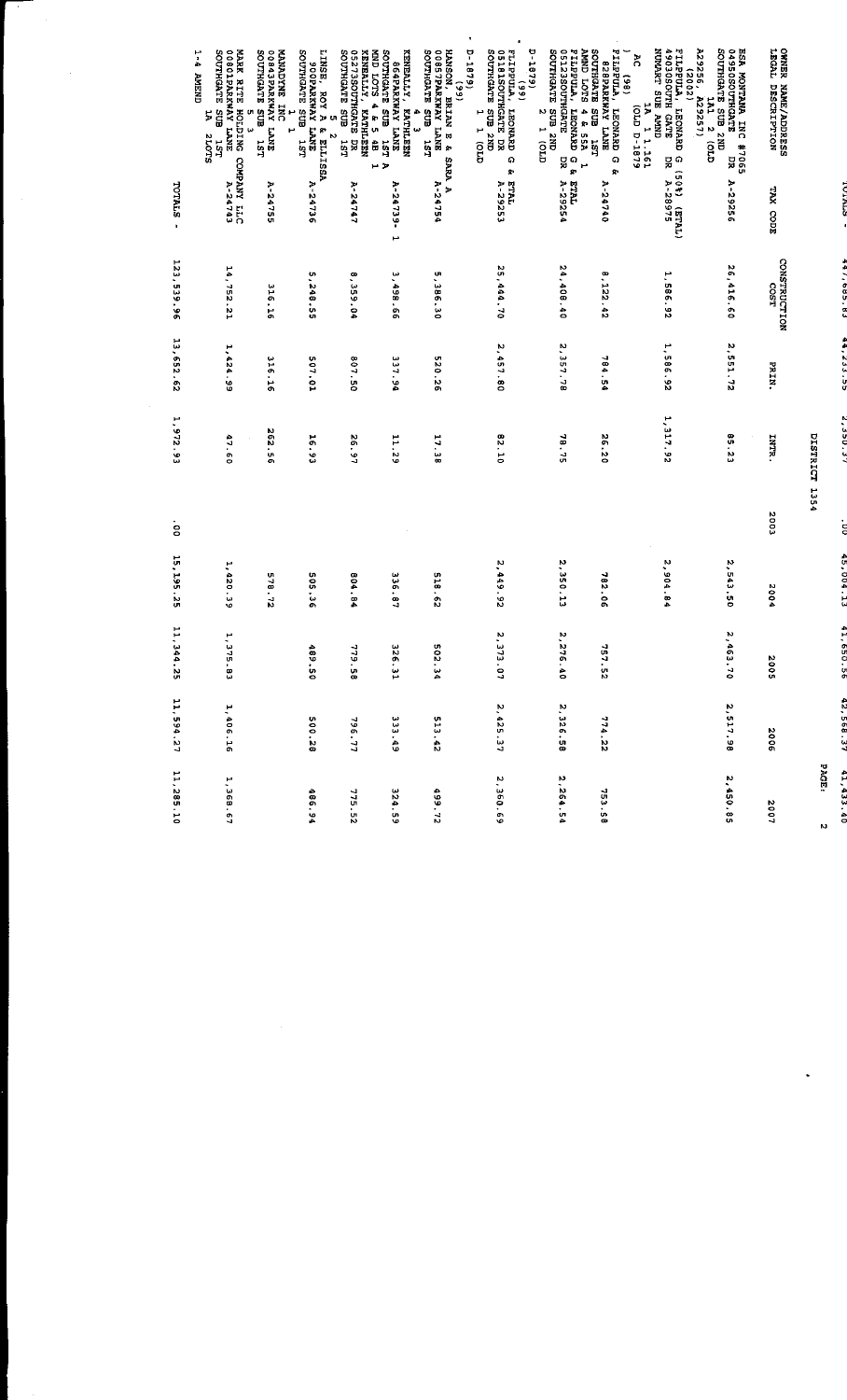| OWNER NAME/ADDEESS<br>LEGAL DESCRIPTION<br>04902SOUTHGATE<br>MCDONALDS CDRP (250045)<br>DR                                                                        | A-28407<br>TAX CODE | CONSTRUCTION<br>10,051.55<br>COST | 16.016<br>PRIN. | 32.43<br><b>INTR.</b> | 2003 | 567.81<br>2004 | 937.45<br>2002 | 958.10<br>2006 | 932.56<br>2007 |
|-------------------------------------------------------------------------------------------------------------------------------------------------------------------|---------------------|-----------------------------------|-----------------|-----------------------|------|----------------|----------------|----------------|----------------|
| A29256, A29257)<br>A29256, A29257)<br>GNZ ENS ELES DRILOS<br>MORRISON, WILLIAM I<br>SOOSOOTHGATE<br>(96)<br>$\overline{1}$<br>ă<br>(TUL3)                         | A-29257             | 26, 416.19                        | 2 551.65        | <b>85.23</b>          |      | 2,543.46       | 2 463 66       | 2, 517.94      | 2,450.82       |
| SOUTHGATE SUB<br>MOTELS OF AMERICA L<br>SZPARKWAY LANE<br>(2002)<br>LST.<br>M<br>$\Omega$                                                                         | A-24756             | r,<br>93 858                      | <b>21 654</b>   | 35.36                 |      | 756.66         | 732.91         | 749.07         | 729.10         |
| G) I f<br>GNZ ENS SLYDHLOS<br>MOUNTAIN STATES LEASING BILINGS<br>SSO1SOUTHCATE<br>ø<br>ω<br>ក្នុង<br>DR.                                                          | A 29255             | 42,988.32                         | 4,152.44        | 138.70                |      | 4,139.09       | 4,009.24       | 4,097.58       | 3,988.34       |
| $10T$ 3<br>SOUTHGATE SUB<br>05320SDUTHGATE DR.<br>NAPA AUTO PARTS *<br>1979.1-1<br>$\frac{66}{3}$<br>š<br><b>GNUNY E</b><br>151<br>∽<br>TI9-680                   | A-24758             | 15,743.66                         | 1,520.76        | 08.05                 |      | 1,515.87       | 1,468.30       | 1,500.68       | 1,460.66       |
| SDUTHGATE SUB<br>05360SOUTHGATE DR.<br>NDRTH SOUTH PROPERTEE DF<br>(48)<br>7, 8, 9, 6, 20<br>7. 8, 9 & 20<br>9-680<br>$(18.7)$<br>CINIFY $\epsilon$<br><b>13L</b> | A-24757             | 11,069.38                         | 1,069.24        | 35.71                 |      | 1,065.81       | 1,032.38       | 1,055.12       | 1,026.99       |
| NUMART PROPERTIES LLP<br>NUMART PROPERTIES LLP<br>O4907SOUTH GATE<br>TIVARY SUB AMAIN<br>៊ី<br>(6481-4 473)<br>Ş<br>1 1.287                                       | A-28976             | 32,353.11                         | 3.125.13        | 104.38                |      | 3,115.09       | 3 017.36       | 3,083.86       | 3,001.6        |
| SOUTHGATE SUB<br>X INCENTIVE<br>N<br>PACIFIC GAMBLE ROBINSON CO<br>SNAL YAWRENGS<br>Ŝ<br><b>START 19</b>                                                          | A-24741             | 14,059.70                         | 1,358.10        | 45.37                 |      | 1,353.72       | 1 311 25       | 1.340.15       | 1,304.41       |
| REAL ESTATE PLUS LLC<br>14456<br><b>GNEX</b><br>SDUTHGATE SUB<br>SUPPLEXERAT LANE<br>$\sharp$<br><b>E</b><br><b>CONVE</b><br>CONVE                                | A-24751             | 10,707.38                         | 1,034.30        | $53 + 55$             |      | 1,030.94       | 09 866         | 1,020.61       | 07 666         |
| <b>1925 ST 8 OT LOT EIS<br/>2020 2021 2021 2022 2033</b><br>2021 2021 2022 2023 2024<br>RUBIE,<br>LDTS 1 & 2 BLK 3)<br>KUBIE, MICHAEL C<br>ņ                      | <b>1391</b>         | 53,553.87                         | 5, 173, 03      | 172.79                |      | 5,156.38       | 4,994.61       | 5,104.68       | 4,968.58       |

DISTRICT 1354

PAGE:

်<br>မ

 $\ddot{\phantom{a}}$ 

 $(06)$ 

j,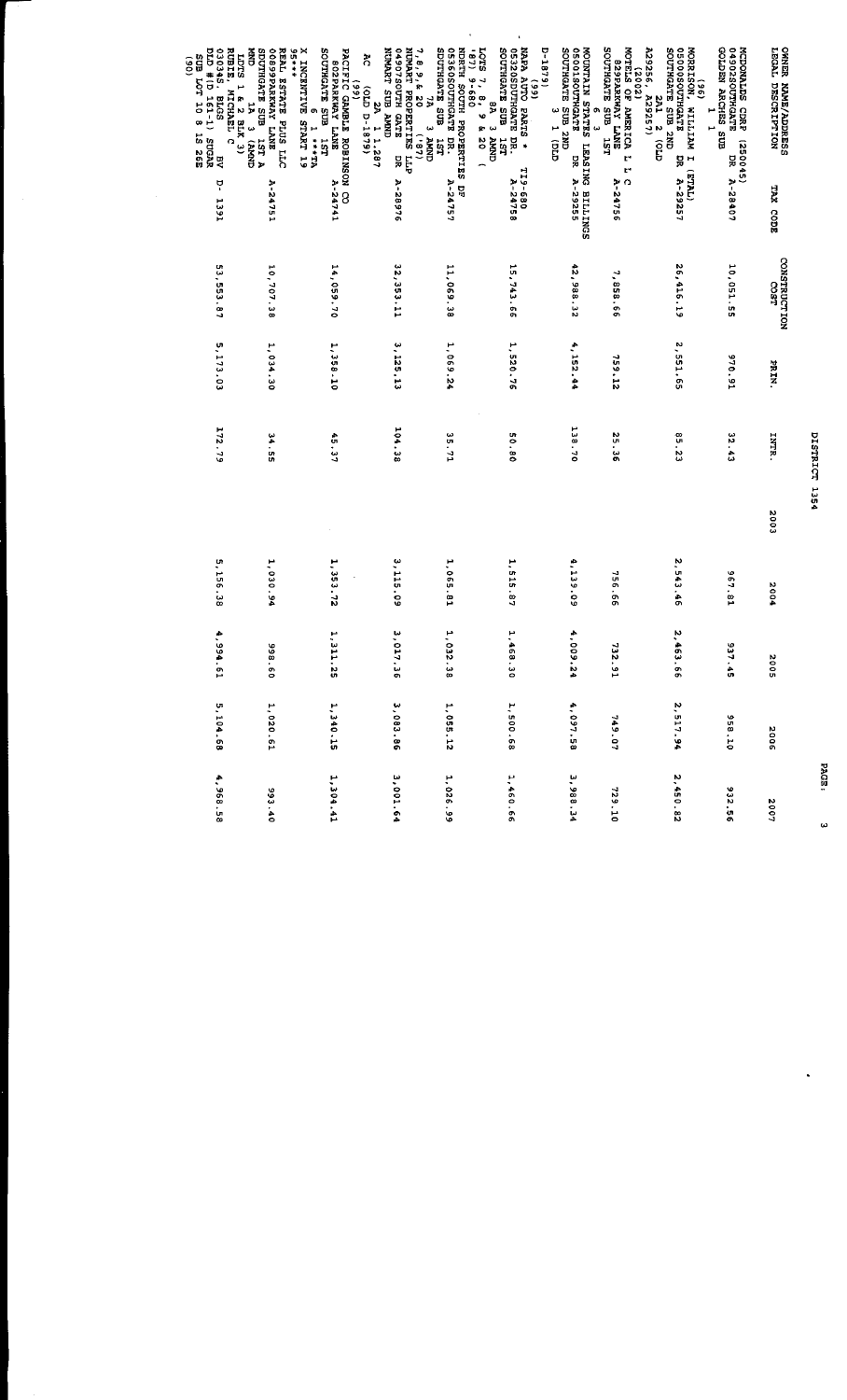|             | GOLDEN ARCHES SUB<br>O4904SOUTHGATE<br>VES/KO LODGING DEVELOPMENT DEA<br>SOUTHGATE SUB 1ST<br>4A 2LOTS<br>1-4 & 15 AMEND<br>$\overline{6}$<br>$\ddot{\phantom{0}}$ | ED PP + 90XHNA BENNIN BENNER-FORTENER<br>UNEXERITE BENNIN BENNIN PENNER-FOR<br><b>DOSISPARKWAY LANE</b><br>CNAL PROPERTY INCLUD | SNES SCRIBUB 127 10<br>SNES SUBINESS PERS<br>7A 2 AMND<br>LOTS 6 & 7 ('86)<br>TRACTOR & EQUIPMENT<br>05240SOUTHGATE DR. | EUS ELYOHLOS<br><b>STIRRY, REGAN E &amp;</b><br>05201SOUTHGATE DR<br><b>151</b> | <b>OWNER NAME/ADDRESS</b><br>LEGAL DESCRIPTION |
|-------------|--------------------------------------------------------------------------------------------------------------------------------------------------------------------|---------------------------------------------------------------------------------------------------------------------------------|-------------------------------------------------------------------------------------------------------------------------|---------------------------------------------------------------------------------|------------------------------------------------|
| - STYLOL    | DR A-28408                                                                                                                                                         | A-24744                                                                                                                         | A-24760                                                                                                                 | <b>A-24749</b>                                                                  | TAX CODE                                       |
| 15,203.37   | 528.72                                                                                                                                                             | 7,596.02                                                                                                                        | 544.50                                                                                                                  | 6,534.13                                                                        | CONSTRUCTION<br>COST                           |
| 2,438.09    | 528.72                                                                                                                                                             | 733.70                                                                                                                          | 0544 50                                                                                                                 | E31.17                                                                          | <b>NINE</b>                                    |
| 936.88      | 439.09                                                                                                                                                             | <b>24.51</b>                                                                                                                    | 452.20                                                                                                                  | 21.08                                                                           | <b>STATT</b>                                   |
| .<br>8      |                                                                                                                                                                    |                                                                                                                                 |                                                                                                                         |                                                                                 | 2003                                           |
| 3, 325.03   | 18.781                                                                                                                                                             | 731.39                                                                                                                          | 04 566                                                                                                                  | 629.13                                                                          | 2004                                           |
| ۳<br>317.84 |                                                                                                                                                                    | 708.44                                                                                                                          |                                                                                                                         | 609.40                                                                          | 5002                                           |
| 1,346.87    |                                                                                                                                                                    | 724.05                                                                                                                          |                                                                                                                         | 28 229                                                                          | 9002                                           |
| 1,310.95    |                                                                                                                                                                    | 704.74                                                                                                                          |                                                                                                                         | 606.21                                                                          | 2007                                           |

 $\frac{1}{2}$ 

 $\frac{1}{2}$ 

 $\frac{1}{2}$ 

Ŷ,

DISTRICT 1354

PAGE:

À,

.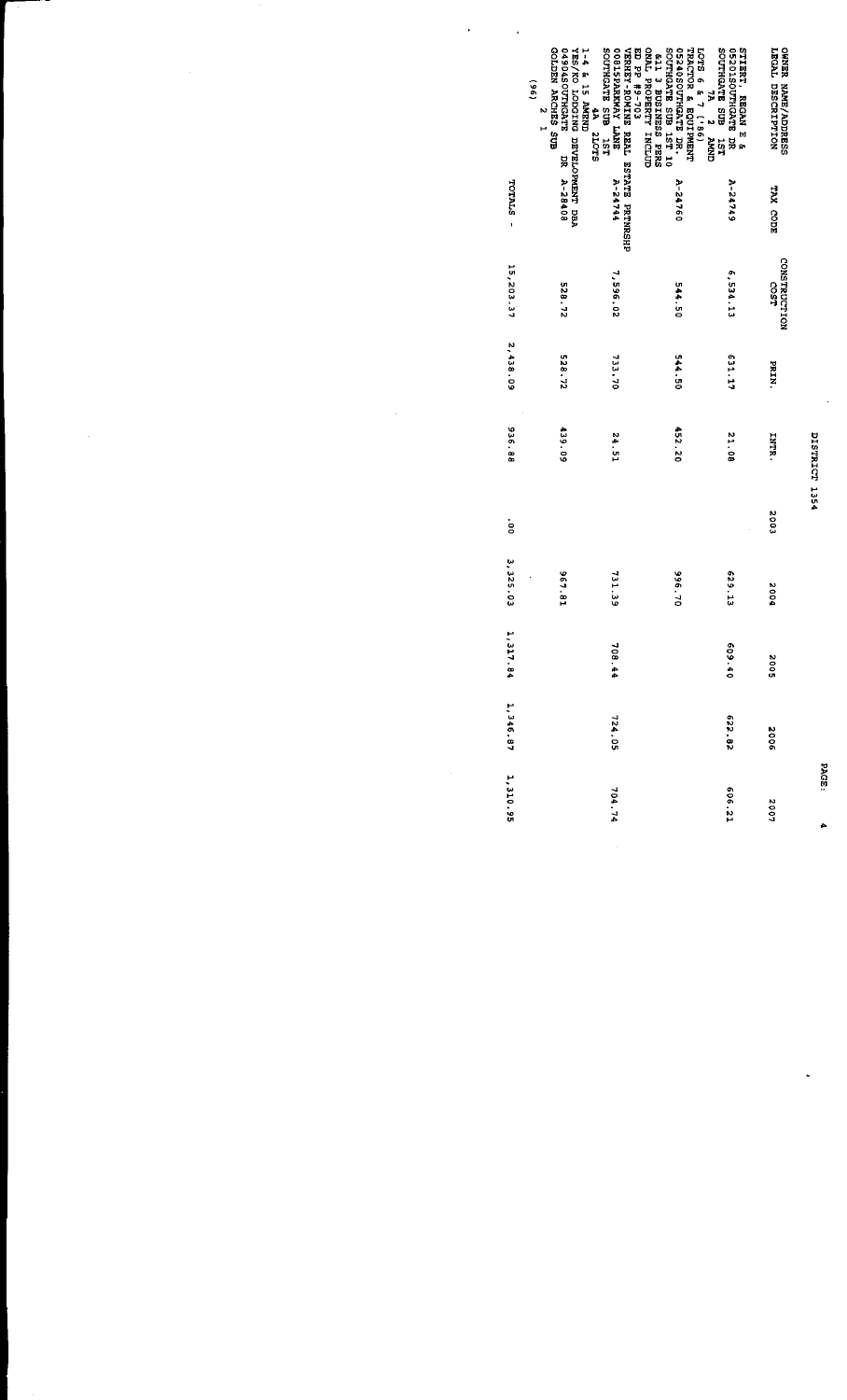| 0-1879)<br>SOUTHGATE<br><b>FLIPPULA</b>                                                                                                   | <b>SLOT CLUVE</b><br>D-1879)<br>SCUTHGATE                                                  | <b>SOUTHGATE</b><br><b>FIDEPULA</b><br>(2002)                                      | A29256                                                                                                             | DOLBERG,<br>N                                                    | $\bullet$<br>CLAWSON,<br>STOL CIAN                                                           | <b>STAGATE</b>                                                                                                          | នី                                                                                 |                                                                 | 00000           | 00000         | 00000       | 00000                     | 00000     |                                         |
|-------------------------------------------------------------------------------------------------------------------------------------------|--------------------------------------------------------------------------------------------|------------------------------------------------------------------------------------|--------------------------------------------------------------------------------------------------------------------|------------------------------------------------------------------|----------------------------------------------------------------------------------------------|-------------------------------------------------------------------------------------------------------------------------|------------------------------------------------------------------------------------|-----------------------------------------------------------------|-----------------|---------------|-------------|---------------------------|-----------|-----------------------------------------|
| <b>OSJBISOUTHGATE DR</b><br>(66)<br>$\widetilde{\mathbf{6}}$<br>LEONARD<br>ens<br>مر<br>۲<br>an<br>B<br>$\widehat{\mathbf{g}}$<br>Q<br>g, | FILPPULA, LEONARD<br>STAGHTUOSCS120<br>GNZ ENS<br>4 & 55A<br>N<br>٣<br>ទ្ជិ<br>ດ<br>ກ<br>¥ | BRADYRYMAY LANE<br>ឡាន<br><b>LEONARD</b><br>12L<br>$\boldsymbol{\mathsf{o}}$<br>Ŗ. | SOUTHGATE SUB 2ND<br>ESA MONTANA INC #7065<br>04950SOUTHGATE DR<br>A29257)<br>TVT.<br>Ψ<br>ب<br>N<br>$\widehat{G}$ | SOUTHGATE SUB 1ST<br><b>OOB76PARKWAY LANE</b><br><b>STEVEN P</b> | SOUTHGATE SUB<br>SAAL YANXARSSS<br>3 NHOL<br>4 E 5<br>1SL<br>ţ,<br>g.<br><b>VINCIAN</b><br>H | BURKE, ROLAND L & LII<br>00868PARKWAY LANE LN<br>$\begin{array}{c} \n\bullet \\ \bullet\n\end{array}$<br>ឡិ<br>131<br>Þ | GEYSTR PARK SUB<br>STADWINGO1640<br>BILINGS GP LLC<br>ب<br>ω<br>1 5.274<br>۱ú<br>덣 | AVS BUILDING COMPANY<br>S73BARKWAY LANE<br>SOUTHGATE SUB<br>151 |                 |               |             |                           |           | OWNER NAME/ADDRESS<br>LEGAL DESCRIPTION |
| <b>TYLE</b><br>A-29253                                                                                                                    | <b>L'ALL</b><br><b>A-29254</b>                                                             | 2-24740                                                                            | A-29256                                                                                                            | 8-24738                                                          | 2 - 2 4 7 3 7<br>٣                                                                           | LINDA L TRUSTEES<br><b>A-24739</b>                                                                                      | A-28409                                                                            | A-24753                                                         | A-31141<br>LLC  | $A - 31140$   | A-31139     | A-31138                   | A-31137   | TAX CODE                                |
| 25,444.70                                                                                                                                 | 24,408.40                                                                                  | œ<br>122.42                                                                        | 26,416.60                                                                                                          | U7<br><b>EE</b> .050                                             | 5,024.31                                                                                     | 3,914.31                                                                                                                | 10,051.55                                                                          | ÷,<br>931.14                                                    | 54,862.50       | 39,482.14     | 267,073.68  | 20,006.30                 | 36,214.47 | CONSTRUCTION<br>LS02                    |
| 2,457.80                                                                                                                                  | 2,357.78                                                                                   | 784<br>ùч                                                                          | 2.551.72                                                                                                           | 485.95                                                           | 485.31                                                                                       | 378.09                                                                                                                  | 970.91                                                                             | 476.34                                                          | U.<br>299.44    | 3.813.<br>e o | 25,797.98   | ۳.<br>23.52               | 1.498.11  | PRIN.                                   |
| 82.10                                                                                                                                     | $-15.75$                                                                                   | N<br>$\frac{9}{20}$                                                                | <b>SS 23</b>                                                                                                       | 16.23                                                            | 16.21                                                                                        | 12.63                                                                                                                   | 32.43                                                                              | 15.91                                                           | 177.01          | 127.39        | 861.70      | 64.55                     | 116.84    | INTR.                                   |
| 2,410.45                                                                                                                                  | 2,312.28                                                                                   | 769.46                                                                             | N<br>502.53                                                                                                        | 476.54                                                           | 475.98                                                                                       | 370.82                                                                                                                  | 952.21                                                                             | 467.15                                                          | U)<br>$-197.29$ | 3,740.26      | 25,300.67   | H<br>568<br>$\frac{1}{2}$ | 3,430.69  | 8002                                    |
| 2,452.63                                                                                                                                  | 2,352.92                                                                                   | -1<br>82.99                                                                        | 'n,<br>546.52                                                                                                      | 484.91                                                           | 484.34                                                                                       | 377.34                                                                                                                  | 96.95                                                                              | 475.36                                                          | U<br>,288.65    | 3,806.01      | 25,745.43   | 5<br>728.57               | 3,491.01  | 5002                                    |
| 2,490.08                                                                                                                                  | 2,388.65                                                                                   | 794.88                                                                             | 2,585.19                                                                                                           | 4<br>82.28                                                       | 491.68                                                                                       | 383.06                                                                                                                  | 983.67                                                                             | 482.57                                                          | 5,368.96        | 3.863.81      | 26,136.42   | 1,957.86                  | 3,544.03  | 2010                                    |
| 2.412.99                                                                                                                                  | 2, 314.70                                                                                  | 770.28                                                                             | 2 505.15                                                                                                           | 477.03                                                           | 476.46                                                                                       | 371.20                                                                                                                  | 953.21                                                                             | 467.63                                                          | 5,202.74        | 3 744.18      | 25, 327. 25 | 1.897.25                  | 3.434.31  | 2011                                    |
| 2,445.53                                                                                                                                  | 2,345.75                                                                                   | 780.61                                                                             | 2,538.75                                                                                                           | 483.43                                                           | 482.87                                                                                       | 376.18                                                                                                                  | 66.99                                                                              | 473.90                                                          | 5,272.52        | 3,794.41      | 25, 666.92  | 1,922.69                  | 3,480.37  | 2012                                    |

 $\frac{1}{2}$ 

 $\frac{1}{2}$ 

DISTRICT 1354

PAGE:

u,

L,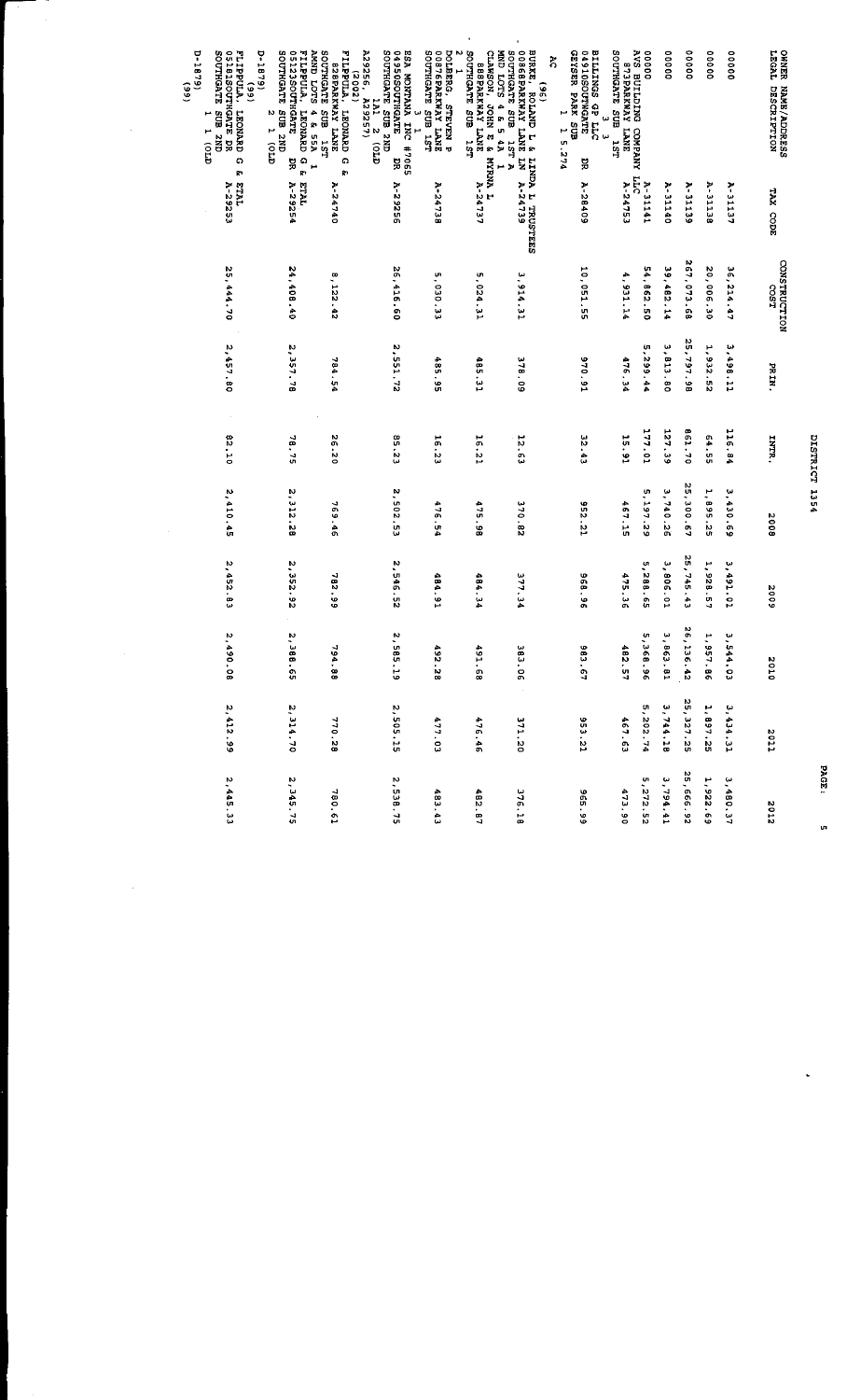|                               | ÷,                                                                                                                                                                                              |                                                                                                                                    |                                                                                                            |                                                                         | ٠                                                                                                                                                    | ٠                                                                                               |                                                                                                  |                                                                                               |                                                                                                            |                                                                                                 |                                                                                                                           |                                                             |
|-------------------------------|-------------------------------------------------------------------------------------------------------------------------------------------------------------------------------------------------|------------------------------------------------------------------------------------------------------------------------------------|------------------------------------------------------------------------------------------------------------|-------------------------------------------------------------------------|------------------------------------------------------------------------------------------------------------------------------------------------------|-------------------------------------------------------------------------------------------------|--------------------------------------------------------------------------------------------------|-----------------------------------------------------------------------------------------------|------------------------------------------------------------------------------------------------------------|-------------------------------------------------------------------------------------------------|---------------------------------------------------------------------------------------------------------------------------|-------------------------------------------------------------|
|                               | NORTH SOUTH PROPERTIES OF<br>SOUTHGATE SUB<br>O5360SOUTHGATE<br>(18)<br><b>10TS</b><br>8, 9, 8, 20<br>$9 - 6$<br>$\ddot{r}$<br>8, 98<br>$\vec{p}$<br><b>CINAN</b><br>(181)<br><b>LST</b><br>BR. | NAPA AUTO PARTS *<br>SOUTHGATE SUB<br><b>D-1879</b><br>SISSOSOUTHGATE<br>(66)<br>ę<br>$\omega$<br>$rac{2}{3}$<br><b>ISL</b><br>DR. | MOUNTAIN STATES LEASING BILLINGS<br>SOUTHGATB<br>STADHTOCI10020<br>CINZ ENS<br>ω<br>ጣ<br>T(0, T)<br>ω<br>딣 | MOTELS OF AMERICA L<br>SOUTHGATE SUB<br>SMAL YAWYRAP28<br>(2002)<br>131 | A29256, A29257)<br>MORRISON, WILL.<br>SOUTHGATE SUB<br>$\frac{1}{2}$<br>TVZ<br><b>KAILITEW</b><br>$\boldsymbol{\omega}$<br><b>CNZ</b><br>δ<br>5<br>ڼ | GOLDEN ARCHES SUB<br>MCDONALDS<br>O4902SOUTHGATE<br>TNEW Y-T<br>CORP<br>۲<br>H<br>(250045)<br>ă | SOUTHGATE SUB<br>MARK RITE HOLDING COMPANY LLC<br>00801PARKWAY LANE A-24743<br>ž<br>210TS<br>151 | SOUTHGATE SUB<br>LINSE,<br><b>SUCPARKWAY LANE</b><br><b>5 2<br/>ROY A &amp; ELLISSA</b><br>ដូ | <b>KENEALLY.</b><br>MND LOTS 4 & 5 4B<br>SOUTHGATE SUB<br>05273SOUTHGATE DR<br>KEELHTAX<br><b>LST</b><br>٣ | SOUTHGATE<br><b>KENEALLY</b><br>SG4PARKWAY LANE<br>EUB<br><b>ИЗЯТНІЕУ</b><br>۰<br>ω<br>151<br>Þ | <b>SOUTHGATE</b><br>HANSON, BRIAN E &<br>00857PARKWAY LANE<br><b>HANSON.</b><br><b>BRIAN E</b><br>ans <sup>"</sup><br>151 | <b>SHIRR</b><br><b>TYC3T</b><br>DESCRIPTION<br>NAME/ADDRESS |
| <b>TOTALS</b><br>$\mathbf{I}$ | ∽<br>A-24757                                                                                                                                                                                    | 089-6IL<br><b>A-24758</b>                                                                                                          | A-29255                                                                                                    | ٣<br>C<br>A-24756                                                       | [THL3] I<br>A-29257                                                                                                                                  | A-28407                                                                                         |                                                                                                  | A-24736                                                                                       | A-24747                                                                                                    | <b>A-24739</b><br>P                                                                             | SARA A<br>A-24754                                                                                                         | TAX CODE                                                    |
| 151, 372.52                   | 11,069.38                                                                                                                                                                                       | 15,743.66                                                                                                                          | 42,988.32                                                                                                  | 7,858.66                                                                | 26,416.19                                                                                                                                            | 10,051.55                                                                                       | 14,752.21                                                                                        | ä,<br>248.55                                                                                  | ة.<br>359.04                                                                                               | 3,498.66                                                                                        | 5,386.30                                                                                                                  | CONSTRUCTION<br><b>SC2</b>                                  |
| 14,621.82                     | 1,069.24                                                                                                                                                                                        | 1,520.76                                                                                                                           | 4,152.44                                                                                                   | 759.12                                                                  | 2.551.65                                                                                                                                             | 970.91                                                                                          | 1,424.99                                                                                         | 507.01                                                                                        | 807.50                                                                                                     | 337.94                                                                                          | 520.26                                                                                                                    | PRIN.                                                       |
| 488.40                        | 35.71                                                                                                                                                                                           | U.<br>0.90                                                                                                                         | 138.70                                                                                                     | <b>SS 36</b>                                                            | 55.23                                                                                                                                                | 32.43                                                                                           | 47.60                                                                                            | $-6.91$                                                                                       | 26.97                                                                                                      | 11.29                                                                                           | 17.38                                                                                                                     | 1ЯТИ.                                                       |
| 14,339.94                     | 1,048.63                                                                                                                                                                                        | 1,491.45                                                                                                                           | 4,072.40                                                                                                   | 744.47                                                                  | 2, 502.49                                                                                                                                            | 352.21                                                                                          | 1,397.51                                                                                         | 497.21                                                                                        | 791.87                                                                                                     | 331.44                                                                                          | 510.26                                                                                                                    | 8002                                                        |
| 14,591.99                     | 1,067.06                                                                                                                                                                                        | 1,517.65                                                                                                                           | 4,143.99                                                                                                   | 357.56                                                                  | 2,546.47                                                                                                                                             | 96.98                                                                                           | 1,422.08                                                                                         | 505.94                                                                                        | 805.79                                                                                                     | 337.26                                                                                          | 519.23                                                                                                                    | 6002                                                        |
| 14,<br>813.66                 | H,<br>CB3.27                                                                                                                                                                                    | 1,540.71                                                                                                                           | $\ddot{\cdot}$<br>206.94                                                                                   | 769.07                                                                  | 2,585.15                                                                                                                                             | 33.67                                                                                           | ۳<br>$-43.69$                                                                                    | 513.63                                                                                        | 818.03                                                                                                     | 342.38                                                                                          | 527.12                                                                                                                    | 2010                                                        |
| 14, 355.01                    | 1,049.73                                                                                                                                                                                        | 1,493.00                                                                                                                           | 4,076.70                                                                                                   | 745.26                                                                  | 2 505.12                                                                                                                                             | 153.21                                                                                          | 1,398.98                                                                                         | 497.72                                                                                        | 792.71                                                                                                     | 331.78                                                                                          | 510.80                                                                                                                    | 2011                                                        |
| 14, 547.58                    | 1,063.82                                                                                                                                                                                        | 1,513.04                                                                                                                           | 4,131.37                                                                                                   | 32.35                                                                   | 2,538.71                                                                                                                                             | 66.54                                                                                           | 1,417.76                                                                                         | 504.41                                                                                        | 803.34                                                                                                     | 336.24                                                                                          | 517.65                                                                                                                    | 2012                                                        |

DISTRICT 1354

PAGE:

01

L,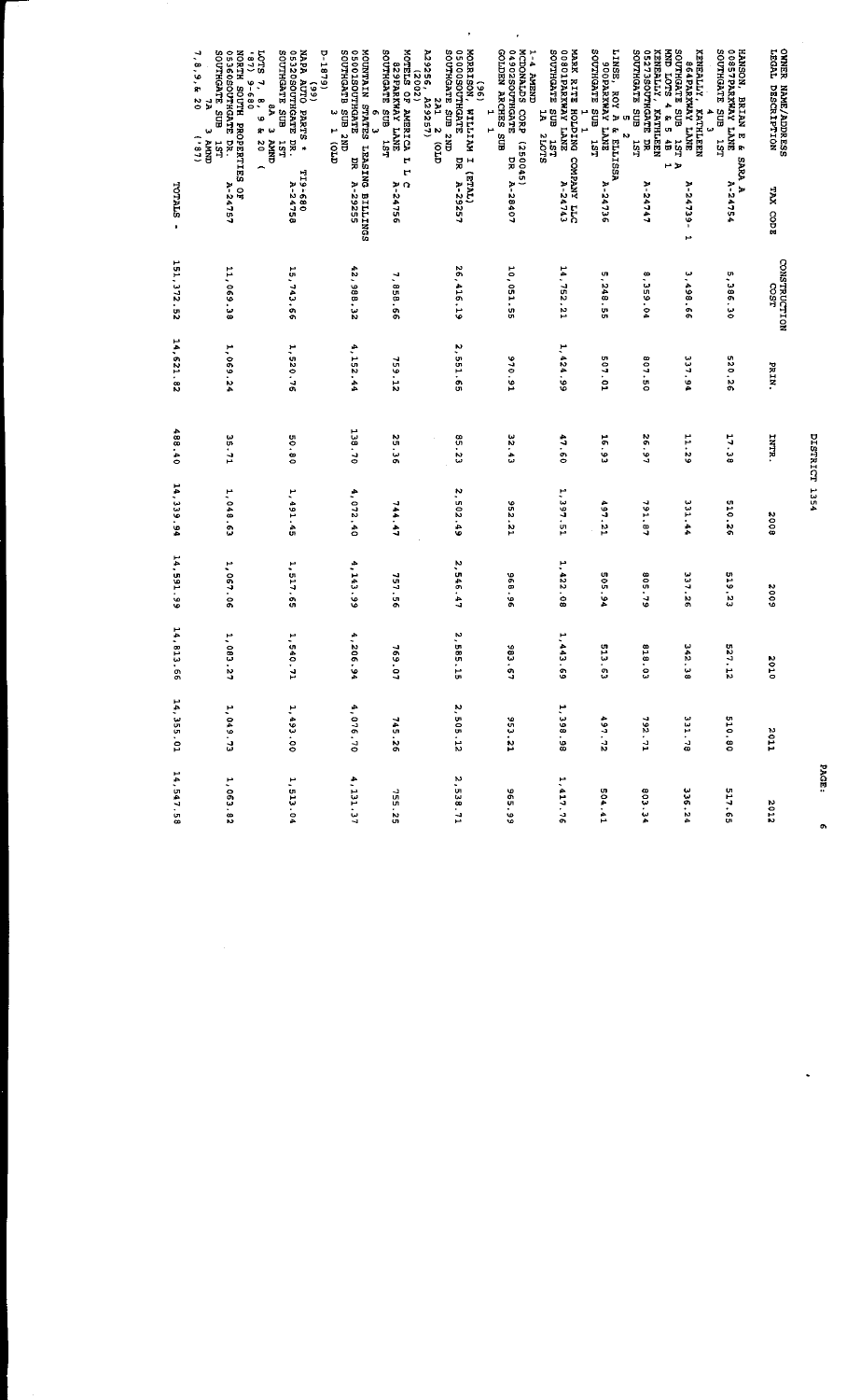|                                                                                                                                                    |                         |                      |               | DISTRICT 1354 |             |           |              |             |           |
|----------------------------------------------------------------------------------------------------------------------------------------------------|-------------------------|----------------------|---------------|---------------|-------------|-----------|--------------|-------------|-----------|
| LEGAL DESCRIPTION<br><b>OWNER NAME/ADDRESS</b>                                                                                                     | TAX CODE                | CONSTRUCTION<br>COST | <b>PRIN.</b>  | INTR.         | 8002        | 2002      | <b>DIOZ</b>  | <b>Z011</b> | 2102      |
| <b>THART SUB AMMUN</b><br>STAS HTUCST0610<br>NUMART PROPERTIES LLP<br>š<br>(6191-1879)<br>2A 1 1.287<br>PR                                         | A-28976<br>$\checkmark$ | 32, 353.11           | 3.125.13      | 104.38        | 3,064.91    | 3,118.78  | 3, 166. 15   | 3 068.12    | 3,109.27  |
| X INCENTIVE START 19<br>95***<br>SOUTHGATE SUB 1ST<br>PACIFIC GAMBLE ROBINSON CO<br><b>SOZPARKWAY LANE</b><br>$\overline{66}$<br>VL+++ I           | A-24741                 | 14,059.70            | 1,358.10      | 45.37         | 1, 331.91   | 1, 355.33 | 1, 375.90    | 1 333.30    | 1,351.20  |
| GNATI SUB TACHTUOS<br>A T21 SUB TACHTUOS<br>DOB9PARKWAY LANE<br>REAL ESTATE PLUS LLES<br>LOTS 1 & 2 BLK 3)                                         | A-24751                 | 10,707.38            | 1,034.30      | ية<br>195     | 1, 014.35   | 1,032.16  | 1,047.85     | 1,015.41    | 1,029.02  |
| OLD # (D 161-1) SUGAR<br><b>030348. BLGS</b><br>RUBIE, MICHAEL C<br>SUB LOT 10 8 15 26E<br>$\overline{M}$                                          | <b>Dec 1391</b>         | 53,553.87            | 5, 173.02     | 172.79        | 5,073.31    | 5,162.49  | 5,240.9<br>٣ | 59.810.65   | 5,146.75  |
| SOUTHGATE SUB<br>05201SOUTHGATE DR<br>STIERT, REGAN E &<br>$\frac{1}{2}$<br>E.<br>$\mathbf{v}$<br>Š<br><b>IST</b>                                  | <b>A-24749</b>          | 6,534.13             | <b>LT</b> TE9 | 21.08         | ED 619      | 629.88    | 539.45       | 53°619      | 527.95    |
| OOSISPARKWAY LANE<br>VERHEY-ROMINE REAL ESTATE PRTNRSHP<br>LOTS 6 & 7 ('86)<br>T-4 & LD PARKH<br><b>EUS STADHTUGE</b><br>\$<br><b>SLOT2</b><br>181 | $A - 24744$             | 7,596.02             | 733.70        | 24.51         | 719.60      | 732.25    | 743.36       | 720.35      | 730.01    |
|                                                                                                                                                    | TOTALS -                | 124,804.21           | 12,055.43     | 402.68        | 11, 823, 09 | 12,030.89 | 12, 213.62   | 11, 835. 48 | 11,994.20 |

PAGE:

 $\frac{1}{2}$ 

 $\ddot{\cdot}$ 

 $\ddot{\phantom{0}}$ 

 $\frac{1}{2}$ 

 $\frac{1}{2}$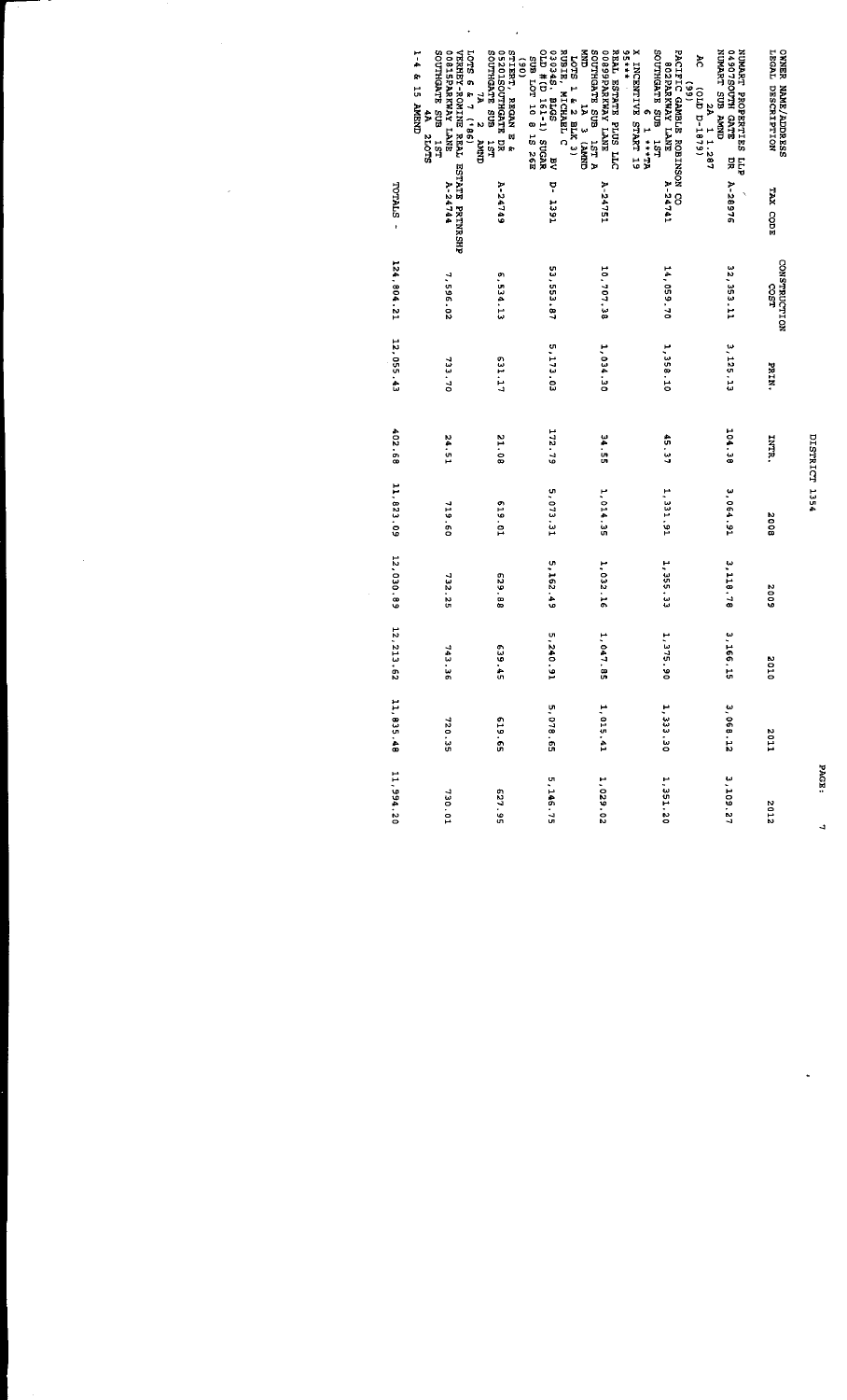| FLIPPULA.<br>$-1879$<br>$\frac{6}{6}$<br><b>LEONARD</b><br>۵<br>Ŗ.<br><b>ETAL</b> | SOUTHGATE<br>SIZZOOTHONTE<br><b>WINDERTIN</b><br><b>RTO1 CINNA</b><br><b>CNZ ENS</b><br>4 & 55A<br>LEONARD G &<br>N<br>٣<br>$\widehat{g}$<br>¥<br>Н<br>ETAL<br>A-29254 | <b>FILPPULA</b><br>SOUTHGATE<br>SPARKWAY LANE<br>ជាទ<br><b>LEONARD</b><br>151<br>Q)<br>Ŗ.<br>2-24740 | A29256, A.<br>(2002)<br>GNZ ENS ELES LENGIS<br>04950SOUTHGATE<br><b>ESA MONTANA INC #7065</b><br>ESA MONTANA INC #7065<br>155551<br><b>LA1</b><br>$\boldsymbol{\kappa}$<br>$\widehat{c}$<br>ă<br>A-29256 | 00876PARKWAY LANE<br>TSI ENS ELEVEROS<br><b>DOLBERG,</b><br>STRVEN P<br>A-24738 | Ν<br>SOUTHGATE SUB<br>CLANSON, JOHN E &<br>MND LOTS 4 & 5 4A<br>SSSPARKWAY LANE<br>1SI<br><b>NYRNIA</b><br>P<br>A-24737<br>٣ | BURKE, ROLAND L &<br>SOUTHGATE SUB<br><b>DOSGEPARKWAY LANE LN</b><br>$\frac{1}{2}$<br><b>A TSI</b><br>LINDA L TRUSTEES<br><b>A-24739</b> | GEYSER PARK SUB<br>STACHTOCO1941E<br>DTT dD SONITIE<br>៊ី<br>٣<br>ω<br>1 5.274<br>ω<br>R<br>A-28409 | AVS BUILDING COMPANY<br>YARAMOO DALGLIUE 2VA<br>SOUTHGATE SUB<br>51<br>51<br>A-24753 | 00000<br>$A-31141$<br>LLC | 00000<br>A-31140             | 00000<br><b>A-31139</b>    | 00000<br>A-31138 | 00000<br>A-31137 | <b>OWNER NAME/ADDRESS</b><br>LEGAL DESCRIPTION |
|-----------------------------------------------------------------------------------|------------------------------------------------------------------------------------------------------------------------------------------------------------------------|------------------------------------------------------------------------------------------------------|----------------------------------------------------------------------------------------------------------------------------------------------------------------------------------------------------------|---------------------------------------------------------------------------------|------------------------------------------------------------------------------------------------------------------------------|------------------------------------------------------------------------------------------------------------------------------------------|-----------------------------------------------------------------------------------------------------|--------------------------------------------------------------------------------------|---------------------------|------------------------------|----------------------------|------------------|------------------|------------------------------------------------|
| A-29253                                                                           |                                                                                                                                                                        |                                                                                                      |                                                                                                                                                                                                          |                                                                                 |                                                                                                                              |                                                                                                                                          |                                                                                                     |                                                                                      |                           |                              |                            |                  |                  | TAX CODE                                       |
| 25,444.70                                                                         | 24,406.40                                                                                                                                                              | 8, 122, 42                                                                                           | 26,416.60                                                                                                                                                                                                | î.<br>EE 080                                                                    | 5,024.31                                                                                                                     | 3,914.31                                                                                                                                 | 10,051.55                                                                                           | 4,931.14                                                                             | 54,862.50                 | 39,482.14                    | 267,073.68                 | 20,006.30        | 36,214.47        | CONSTRUCTION<br><b>COST</b>                    |
| 2, 457.90                                                                         | 2, 357.78                                                                                                                                                              | 784.54                                                                                               | 2.551.72                                                                                                                                                                                                 | 485,95                                                                          | 185.31                                                                                                                       | 378.09                                                                                                                                   | 570.91                                                                                              | 476.34                                                                               | U<br>299.44               | 3, 813, 80                   | 25, 797, 98                | ۲.<br>23.52      | 3,498.11         | PRIN.                                          |
| 22.10                                                                             | 16.78                                                                                                                                                                  | 26.20                                                                                                | 85.23                                                                                                                                                                                                    | 16.23                                                                           | 16.21                                                                                                                        | 12.63                                                                                                                                    | 32.43                                                                                               | 18.91                                                                                | 177.01                    | 127.39                       | 861.70                     | 64.55            | 116.84           | INTR.                                          |
| 2, 472.71                                                                         | 2, 371.98                                                                                                                                                              | 789.33                                                                                               | 2, 567, 15                                                                                                                                                                                               | 488.85                                                                          | 488.26                                                                                                                       | 380.39                                                                                                                                   | 976.79                                                                                              | 479.20                                                                               | U,<br>1331.50             | پ<br>988<br>$\frac{1}{90}$   | 25, 954.06                 | ۲.<br>044.20     | 3,519.31         | 2013                                           |
| 2,495.10                                                                          | 2,393.49                                                                                                                                                               | 796.48                                                                                               | 2,590.41                                                                                                                                                                                                 | 493.27                                                                          | 492.68                                                                                                                       | 383.84                                                                                                                                   | 9.85.6<br>o,                                                                                        | 483.5                                                                                | U)<br>279.83              | ۳<br>871.6<br>⊷              | 26,189.26                  | F<br>.561.<br>r8 | 3,551.20         | 2014                                           |
| <b>2,515</b><br>$\frac{1}{2}$                                                     | 21473<br>ŗ.                                                                                                                                                            | <b>802</b><br>.<br>Ul                                                                                | 2.611<br>F                                                                                                                                                                                               | 497<br>$\frac{1}{2}$                                                            | $\frac{1}{26}$<br>e<br>C                                                                                                     | 386<br>$\frac{1}{\circ}$                                                                                                                 | 893<br>ia<br>C                                                                                      | 181<br>$\frac{1}{2}$                                                                 | 5,422<br>$\ddot{5}$       | 206 <sup>'E</sup><br>.<br>បា | 36.398<br>$\ddot{\bullet}$ | 1,977<br>in<br>O | 3 , 579<br>ŗ,    | یا<br>$\frac{5}{10}$                           |
| 2,527.56                                                                          | 2,424.60                                                                                                                                                               | <b>806.85</b>                                                                                        | 2 624.09                                                                                                                                                                                                 | 69'66                                                                           | 499.10                                                                                                                       | 388.83                                                                                                                                   | 998.48                                                                                              | 489.83                                                                               | 5,449.78                  | 3 921.97                     | 26,529.84                  | 1,987.32         | 3,597.38         | 3016                                           |
| 2,539.9                                                                           | 2,436.5                                                                                                                                                                | 1.018                                                                                                | 2,636.9                                                                                                                                                                                                  | <b>502.1</b>                                                                    | 501.5                                                                                                                        | 390.7                                                                                                                                    | 1,003.3                                                                                             | 492.2                                                                                | 5,476.4                   | 3,941.1                      | 26,659.6                   | 1, 997.0         | 3,614.9          | <b>Z01</b>                                     |

l.

DISTRICT 1354

PAGE: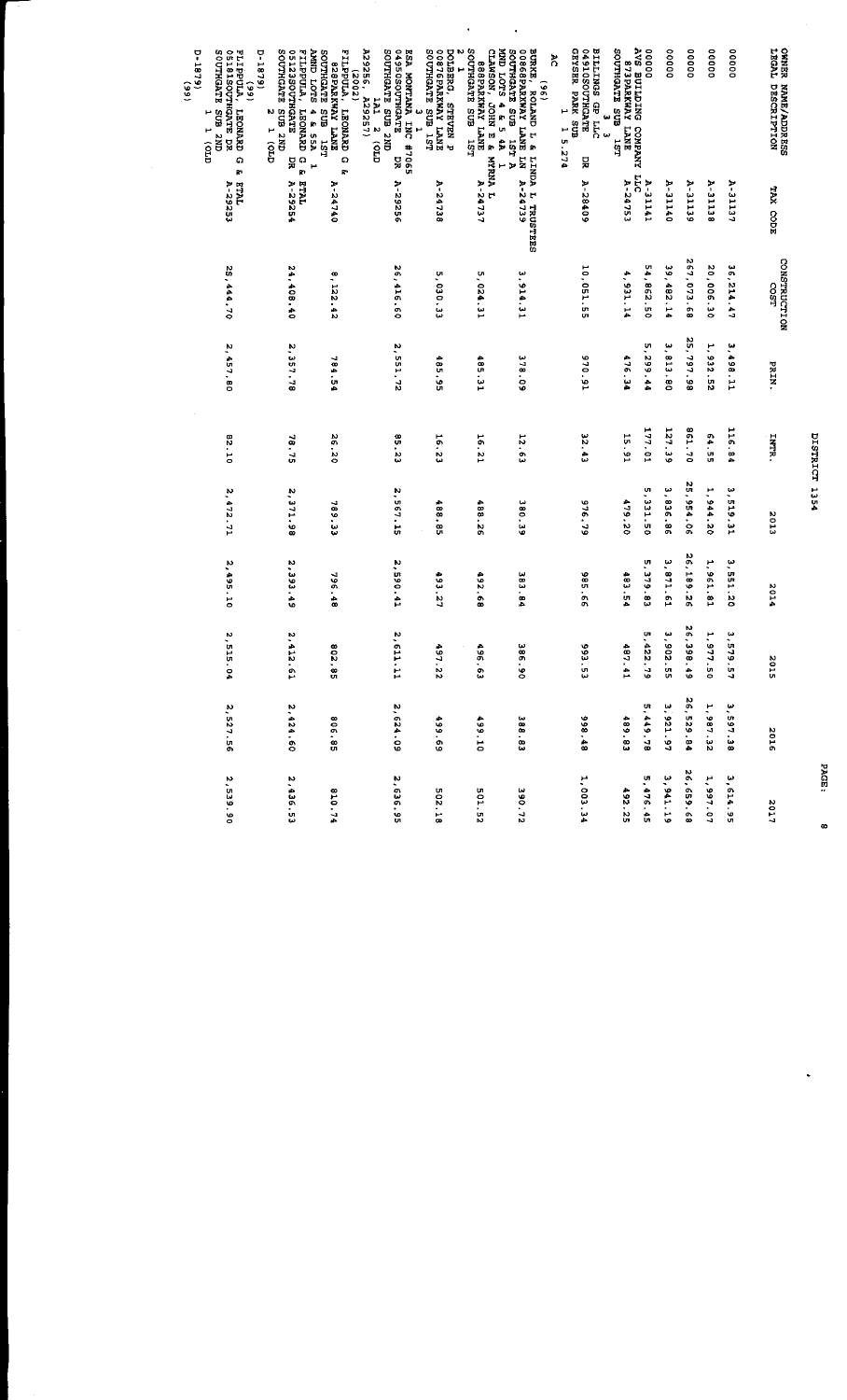| <b>OWER NAME/ADDRESS</b><br>LEGAL DESCRIPTION<br>TAX CODE                                                                                                                    | CONSTRUCTION<br>1500 | PRIN.         | INTR.  | <b>CTOZ</b> | 2014      | 2015                      | 3016      | 2027        |
|------------------------------------------------------------------------------------------------------------------------------------------------------------------------------|----------------------|---------------|--------|-------------|-----------|---------------------------|-----------|-------------|
| SOUTHGATE SUB<br>HANSON, BRIAN E &<br>00857PARKWAY LANE<br><b>181</b><br><b>SARA A</b><br>A-24754                                                                            | 5,386.30             | 520.26        | 17.38  | 523.44      | 528.18    | ZI 3<br>$\ddot{\bullet}$  | 535.06    | 537.64      |
| SOUTHGATE SUB<br>KENEALLY,<br>SCARRYNAY LANE<br>KEETHLEN<br>4<br>ω<br><b>IST A</b><br>A-24739<br>H                                                                           | 3,498.66             | <b>137.94</b> | 11.29  | 340.00      | 343.08    | s to<br>82                | 347.54    | 349.23      |
| 05273SOUTHGATE DR<br>MND LOTS 4 & 5 4B<br>SOUTHGATE SUB<br><b>KENEALLY, KATHLEEN</b><br>181<br><b>ب</b><br>A-24747                                                           | 8,359.04             | 807.50        | 26.97  | 812.34      | 83.618    | 928<br>$\frac{2}{3}$      | 830.34    | 834.47      |
| LINSE, ROY A & ELLISSA<br>SOUTHGATE SUB<br><b>SOGPARKWAY LANE</b><br><b>181</b><br>A-24736                                                                                   | 5,248.55             | 507.01        | 16.91  | 310.06      | 514.67    | 815<br>$\frac{1}{2}$      | 521.36    | 523.94      |
| MARK RITE HOLDING COMPANY LLC<br>00801PARKWAY LANE<br>SOUTHGATE SUB 1ST<br>SOUTHGATE SUB 1ST<br>5<br>٣<br><b>2TOTS</b>                                                       | 14,752.21            | 1,424.99      | 47.60  | 1, 433.61   | 1,446.60  | 1,458<br>Ë                | 1.465.43  | 1,472.59    |
| GOLDEN ARCHES SUB<br>STAGHTUC22024PO<br>MCDONALDS CORP (250045)<br>1-4 AMEND<br>٣<br>ă<br>A-28407                                                                            | 10,051.55            | 570.91        | 32.43  | 976.79      | 985.66    | 566<br>.<br>U             | 89.88     | 1,003.34    |
| A29256, A29257)<br><b>GEGOOSCUTHGATE</b><br>SOUTHGATE SUB 2ND<br><b>MORRISON</b><br>$\frac{1}{2}$<br>2A1<br>I WUITTIM<br>$\boldsymbol{N}$<br>ÎΘ.<br>딣<br>(TVLE)<br>A-29257   | 26,416.19            | 2 551 65      | 85.23  | 2,567.10    | 2,590.38  | 2,611<br>$\ddot{0}$       | 2.624.06  | 2,636.88    |
| MOTELS OF AMERICA L<br>HISTORIKAN TANE<br>SOUTHGATE SUB<br>(2002)<br>ដូ<br>M<br>$C$<br>A-24756                                                                               | 7,858.66             | 759.12        | 25.36  | 763.73      | 770.61    | 3176<br>77                | 780.64    | 784.48      |
| CONTECTS SUBSTRIES<br>1-1879)<br>MOUNTAIN STATES LEASING BILLINGS<br>05001SOUTHGATE DR A-29255<br>¢<br>$\frac{1}{2}$                                                         | 42,988.32            | 4, 152.44     | 138.70 | 4, 177. 57  | 4,215.45  | 4, 249<br>$\frac{17}{10}$ | 4,270.25  | 4,291.14    |
| SOUTHGATE SUB<br>05320SOUTHGATE DR.<br>NAPA AUTO PARTS *<br>TOTS 7<br>(66)<br>$\cdot$<br>ę<br>v<br>m w<br><b>AMMD</b><br>20<br>181<br>÷<br>TI9-680<br>A-24758                | 15,743.66            | 1,520.76      | 08.09  | 1,529.96    | 1,543.81  | 1,556<br>$\frac{1}{2}$    | 1.563.90  | 1,571.56    |
| $7, 8, 9, 6, 20$<br>7, 8, 9, 6<br>SOUTHGATE SUB<br>G5360SOUTHGATE DR.<br>NORTH SOUTH PROPERTIES OF<br>(67)<br>$089 - 6$<br><b>CININY</b> E<br>(181)<br><b>JST</b><br>A-24757 | 11,069.18            | 1,069.24      | 35.71  | 1,075.72    | 1,085.46  | 1,094<br>r,               | 1,099.59  | 1,104.95    |
| TOTALS<br>ł                                                                                                                                                                  | 151, 372. 52         | 14,621,82     | 488.40 | 14,710.30   | 14,843.58 | 14,962<br>5               | 15 036.65 | 15, 110, 22 |

 $\ddot{\phantom{0}}$ 

ł,

 $\ddot{\phantom{1}}$ 

PAGE:

DISTRICT 1354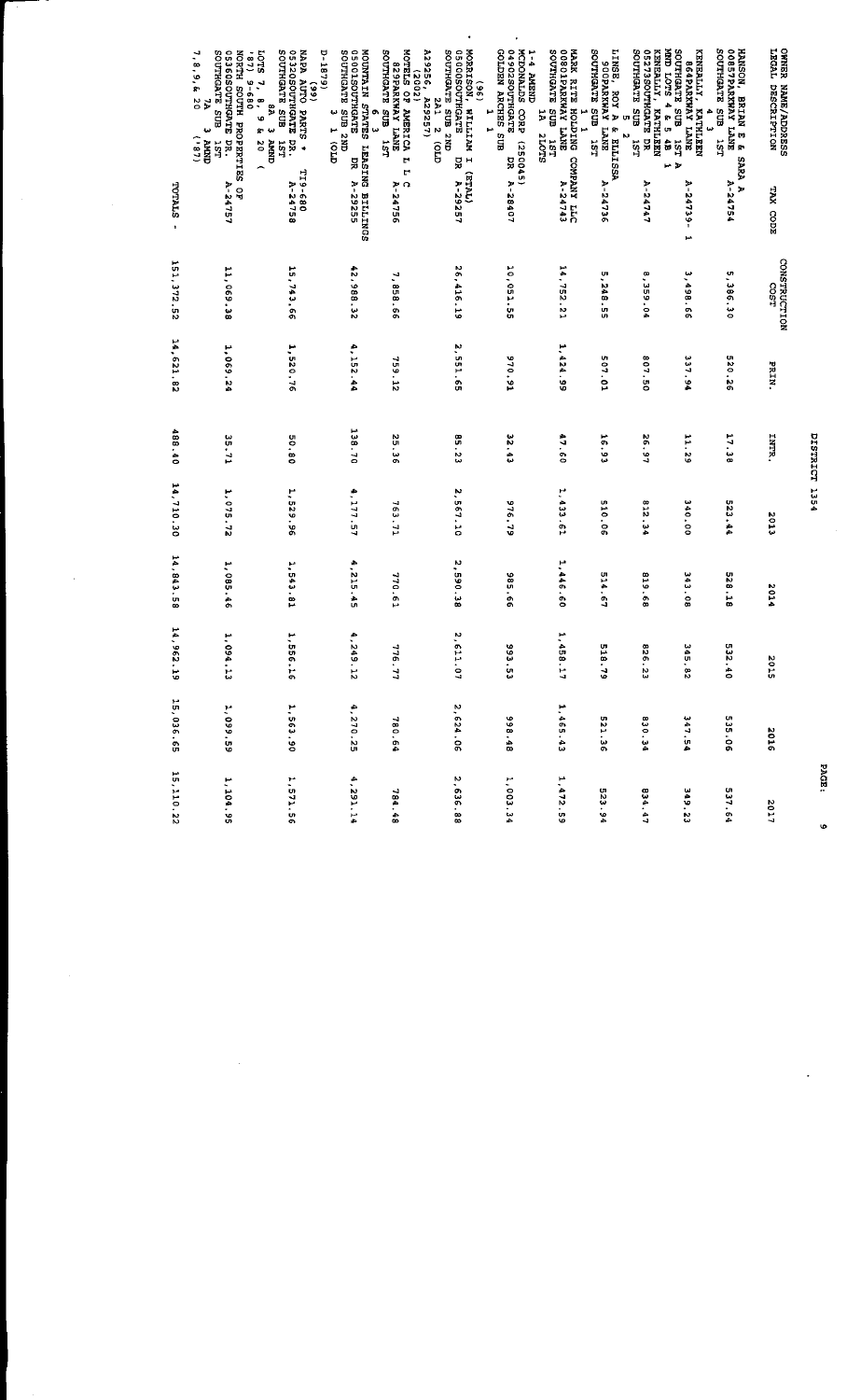|                                                                                                                                                                               |                |                      |              | <b>DISTRICT 1354</b> |             |           |                |             | .<br>.<br>. |
|-------------------------------------------------------------------------------------------------------------------------------------------------------------------------------|----------------|----------------------|--------------|----------------------|-------------|-----------|----------------|-------------|-------------|
| LEGAL DESCRIPTION<br>OWNER NAME/ADDRESS                                                                                                                                       | TAX CODE       | CONSTRUCTION<br>COST | <b>PRIN.</b> | INTR.                | 2013        | 1014      | <b>SP15</b>    | 3102        | 1102        |
| <b>CUVA EUS LARVUN</b><br>NUMART PROPERTIES LLP<br>STAD HTUCRT00400<br>នី<br>(6481-4 d10)<br>č<br>1 1.287<br>덣                                                                | A-28976        | 32,353.11            | 3, 125, 13   | 104.38               | 3,144.05    | 3,172.55  | 3,197.90       | 3, 213, 81  | 3,229.51    |
| X INCENTIVE START 19<br>PACIFIC GAMBLE ROBINSON CO<br>TSI HOS ELECTRONICS<br>SUALI YANKESOS<br>$\overline{6}$<br>$\bullet$<br>VL.  T                                          | A-24741        | 14,059.70            | 1,358.10     | 45.37                | 1,366.32    | 1,378.70  | 1,389.71       | 1,396.63    | 1,403.47    |
| +++56<br><b>CINAL</b> E <b>VI</b><br><b>CINAL</b> E <b>VI</b><br><b>CINAL</b><br><b>CINAL</b><br>SMAL YAWRENG800<br>REAL ESTATE PLUS LLC                                      | A-24751        | 10,707.38            | 1 034 30     | 34.55                | 1,040.55    | 1,049.96  | 1,058.35       | 1,063.62    | 1,068.85    |
| 392 ST 9 01 LOT 5035<br>2005 TCL 19 10 12<br>SDTE SPEDED<br>LOTS 1 & 2 BLK 3)<br>RUBIE, MICHAEL C<br>$\overline{a}$                                                           | <b>Det</b> - d | 53,553.87            | 5.173.02     | 272.79               | 5,204.34    | 5,251.49  | 5,293.<br>ů    | 5,319.79    | 5,345.82    |
| STIERT, REGAN E &<br>O5201SOUTHGATE DR<br>SOUTHGATE SUB<br>$\frac{6}{6}$<br>131                                                                                               | $A - 247749$   | 6,534.13             | 11.159       | 21.08                | 634.98      | 640.74    | $6 + 5$<br>°   | 649.06      | 52.259      |
| 1-4 & 15 AMEND<br>TSI HOS SINGHLOS<br>OOSTEPARKWAY LANE<br>VERHEY-ROMINE REAL ESTATE PRINRSHP<br>$\begin{array}{ccccc}\n\text{1.3}\n\end{array}$ LOTS 6 & 7 (186)<br>4A 2LDTS | A-24744        | 7,596.02             | 733.70       | 24.51                | 738.17      | 744.86    | 750.<br>e<br>C | 754.56      | 758.21      |
|                                                                                                                                                                               | TOTALS -       | 124,804.21           | 12, 055.43   | 402.68               | 12, 128. 41 | 12,238.30 | 12.336.1<br>Ş  | 12, 397, 47 | 12,458.11   |

PAGE:

 $\frac{1}{2}$ 

 $\ddot{\phantom{0}}$ 

 $\ddot{\phantom{0}}$ 

 $\ddot{\phantom{0}}$ 

 $\ddot{\cdot}$ 

ý,